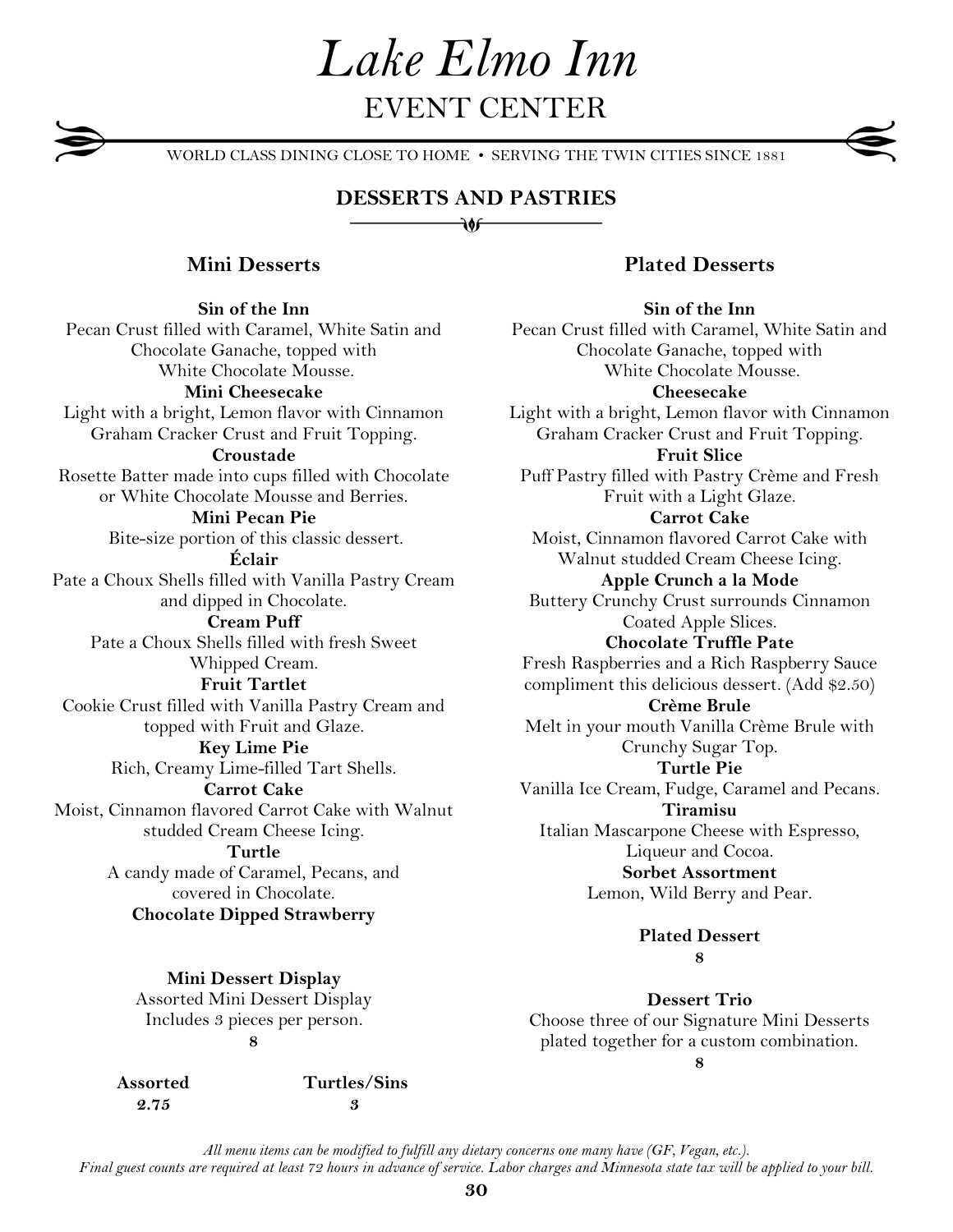# *Lake Elmo Inn* EVENT CENTER

WORLD CLASS DINING CLOSE TO HOME • SERVING THE TWIN CITIES SINCE 1881

## **CAKES AND TORTES** ₩

## **Cakes**

**Cake Flavors:** White, Chocolate, Marble, Carrot, Almond, Poppy Seed, or Lemon

#### **Icing Flavors:**

White Butter Cream Whipped Cream and Fruit Whipped Cream with Liqueur Chocolate Ganache Chocolate or White Chocolate Mousse Cream Cheese (Carrot Cake)

> **Three Layer Cake** Prices based on Icing Choice

6" Round, 2-6 Servings **From 18.00 to 21.00** 8" Round, 8-10 Servings **From 30.00 to 35.00** 10" Round, 12-15 Servings **From 48.00 to 56.00** 12" Round, 22-26 Servings **From 78.00 to 91.00** 14" Round, 34-38 Servings **From 114.00 to 133.00**

#### **Two Layer Sheet Cake**

¼ Sheet Cake, 25-30 Servings **From 75.00 to 97.50** ½ Sheet Cake, 50 Servings **From 125.00 to 175.00**

**Torte Display** Torte Serves 12-16

Choose a variety of flavors for a beautiful and colorful display for your guests to choose from.

#### **Chocolate Tortes**

Banana Fudge Bailey's Irish Cream Kahlua Turtle Chocolate Mousse Crème de Menthe Frangelico White Mousse Crunch **44 to 48**

## **White Tortes**

Strawberry Kiwi Lemon Grand Marnier Strawberry Raspberry Lemon Pear Frangelico Poppy Seed Pineapple **44 to 48**

Fruit Filled Tortes **44** Liqueur or Mousse Filled Tortes **48**

Feel free to contact Joni or Alice in our pastry department with questions about cakes or tortes at 651-777-8495.